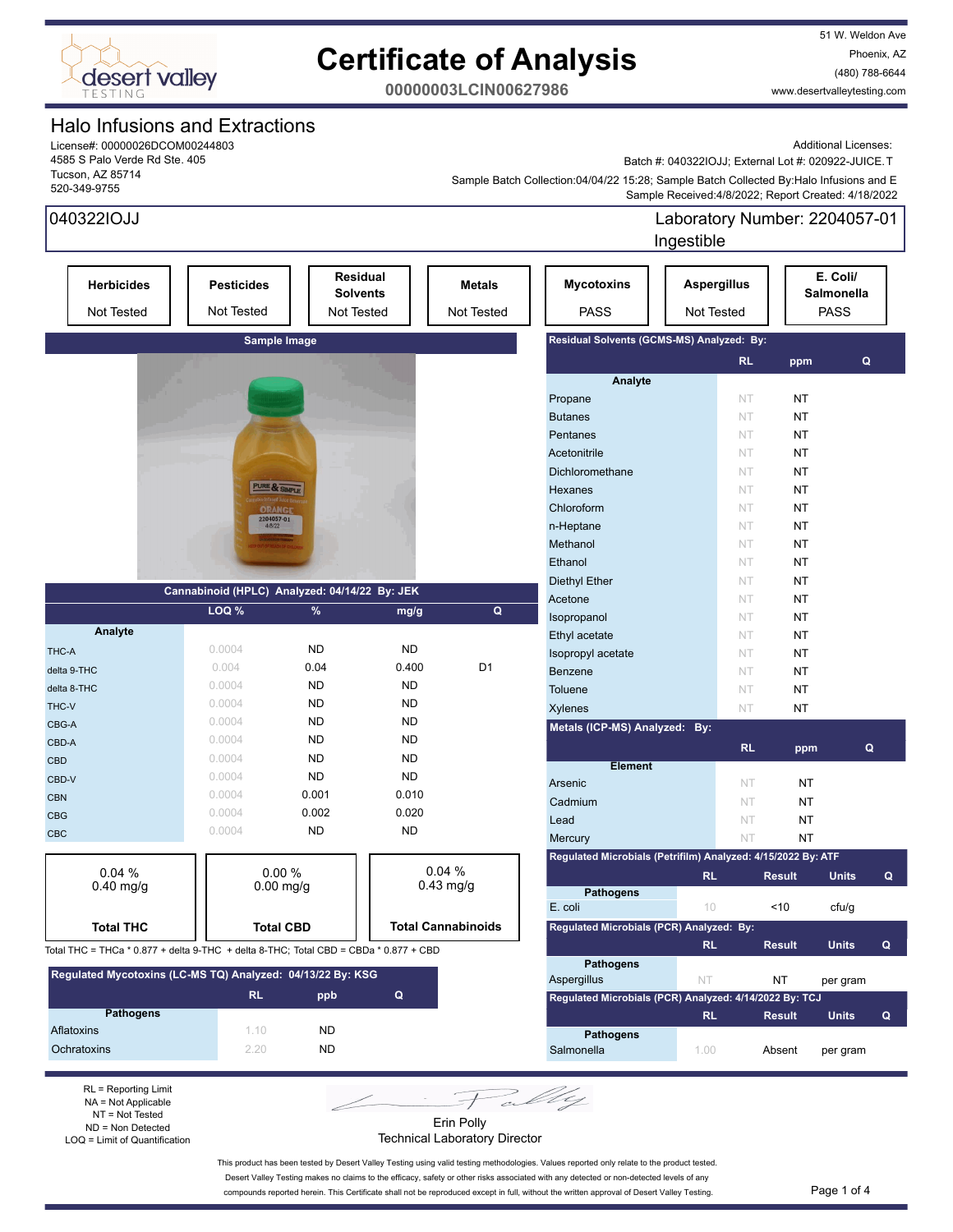

51 W. Weldon Ave Phoenix, AZ (480) 788-6644 www.desertvalleytesting.com

**00000003LCIN00627986**

### Halo Infusions and Extractions

License#: 00000026DCOM00244803 4585 S Palo Verde Rd Ste. 405 Tucson, AZ 85714 520-349-9755

### 040322IOJJ

Additional Licenses:

 Sample Received:4/8/2022; Report Created: 4/18/2022 Sample Batch Collection:04/04/22 15:28; Sample Batch Collected By:Halo Infusions and E Batch #: 040322IOJJ; External Lot #: 020922-JUICE.T

### Laboratory Number: 2204057-01 Ingestible

| Pesticides (LC-MS TQ) Analyzed: By: |           |           |   |                          |           |           |   |
|-------------------------------------|-----------|-----------|---|--------------------------|-----------|-----------|---|
|                                     | <b>RL</b> | ppm       | Q |                          | <b>RL</b> | ppm       | Q |
| Analyte                             |           |           |   | Analyte                  |           |           |   |
| Acephate                            | NT        | <b>NT</b> |   | Acequinocyl              | NT        | <b>NT</b> |   |
| Acetamiprid                         | NT        | <b>NT</b> |   | Aldicarb                 | NT        | <b>NT</b> |   |
| Azoxystrobin                        | NT        | <b>NT</b> |   | <b>Bifenthrin</b>        | <b>NT</b> | <b>NT</b> |   |
| <b>Boscalid</b>                     | <b>NT</b> | <b>NT</b> |   | Carbaryl                 | <b>NT</b> | <b>NT</b> |   |
| Carbofuran                          | NT        | <b>NT</b> |   | Chlorpyrifos             | <b>NT</b> | <b>NT</b> |   |
| Diazinon                            | NT        | <b>NT</b> |   | Dimethoate               | NT        | <b>NT</b> |   |
| Ethoprophos                         | NT        | <b>NT</b> |   | Etofenprox               | NT        | <b>NT</b> |   |
| Etoxazole                           | NT        | <b>NT</b> |   | Fenoxycarb               | NT        | <b>NT</b> |   |
| Fenpyroximate E                     | <b>NT</b> | <b>NT</b> |   | Flonicamid               | <b>NT</b> | <b>NT</b> |   |
| Fludioxonil                         | <b>NT</b> | <b>NT</b> |   | Hexythiazox              | <b>NT</b> | <b>NT</b> |   |
| Imazalil                            | NT        | <b>NT</b> |   | Imidacloprid             | <b>NT</b> | <b>NT</b> |   |
| Kresoxim-methyl                     | NT        | <b>NT</b> |   | Malathion                | NT        | <b>NT</b> |   |
| Metalaxyl                           | NT        | <b>NT</b> |   | Methiocarb               | NT        | <b>NT</b> |   |
| Methomyl                            | NT        | <b>NT</b> |   | Myclobutanil             | NT        | <b>NT</b> |   |
| <b>Naled</b>                        | NT        | NT.       |   | Oxamyl                   | NT        | <b>NT</b> |   |
| Piperonyl butoxide                  | NT        | <b>NT</b> |   | Propiconazole            | <b>NT</b> | <b>NT</b> |   |
| Propoxure                           | NT        | <b>NT</b> |   | Spiromesifen             | NT        | <b>NT</b> |   |
| Spirotetramat                       | NT        | <b>NT</b> |   | Spiroxamine              | NT        | <b>NT</b> |   |
| Tebuconazole                        | NT        | <b>NT</b> |   | Thiacloprid              | NT        | <b>NT</b> |   |
| Thiamethoxam                        | NT        | <b>NT</b> |   | Trifloxystrobin          | NT        | <b>NT</b> |   |
| Abamectin                           | <b>NT</b> | <b>NT</b> |   | <b>Bifenazate</b>        | <b>NT</b> | <b>NT</b> |   |
| Chlorantraniliprole                 | NT        | <b>NT</b> |   | Clofentezine             | <b>NT</b> | <b>NT</b> |   |
| Cyfluthrin                          | NT        | <b>NT</b> |   | Cypermethrin             | NT        | <b>NT</b> |   |
| Daminozide                          | NT        | <b>NT</b> |   | <b>DDVP</b> (Dichlorvos) | NT        | <b>NT</b> |   |
| Fipronil                            | NT        | <b>NT</b> |   | Paclobutrazol            | NT        | <b>NT</b> |   |
| Permethrins                         | NT        | <b>NT</b> |   | Phosmet                  | NT        | <b>NT</b> |   |
| Prallethrin                         | <b>NT</b> | <b>NT</b> |   | Pyrethrins               | <b>NT</b> | <b>NT</b> |   |
| Pyridaben                           | NT        | NT.       |   | Spinosad                 | NT        | <b>NT</b> |   |
| Chlorfenapyr                        | NT        | <b>NT</b> |   |                          |           |           |   |

#### **RL ppm Herbicides (LC-MS TQ) Analyzed: By: Q**

Pendimethalin NT NT NT

**Analyte**

RL = Reporting Limit NA = Not Applicable NT = Not Tested ND = Non Detected LOQ = Limit of Quantification

Fally

Erin Polly Technical Laboratory Director

This product has been tested by Desert Valley Testing using valid testing methodologies. Values reported only relate to the product tested. Desert Valley Testing makes no claims to the efficacy, safety or other risks associated with any detected or non-detected levels of any compounds reported herein. This Certificate shall not be reproduced except in full, without the written approval of Desert Valley Testing. Page 2 of 4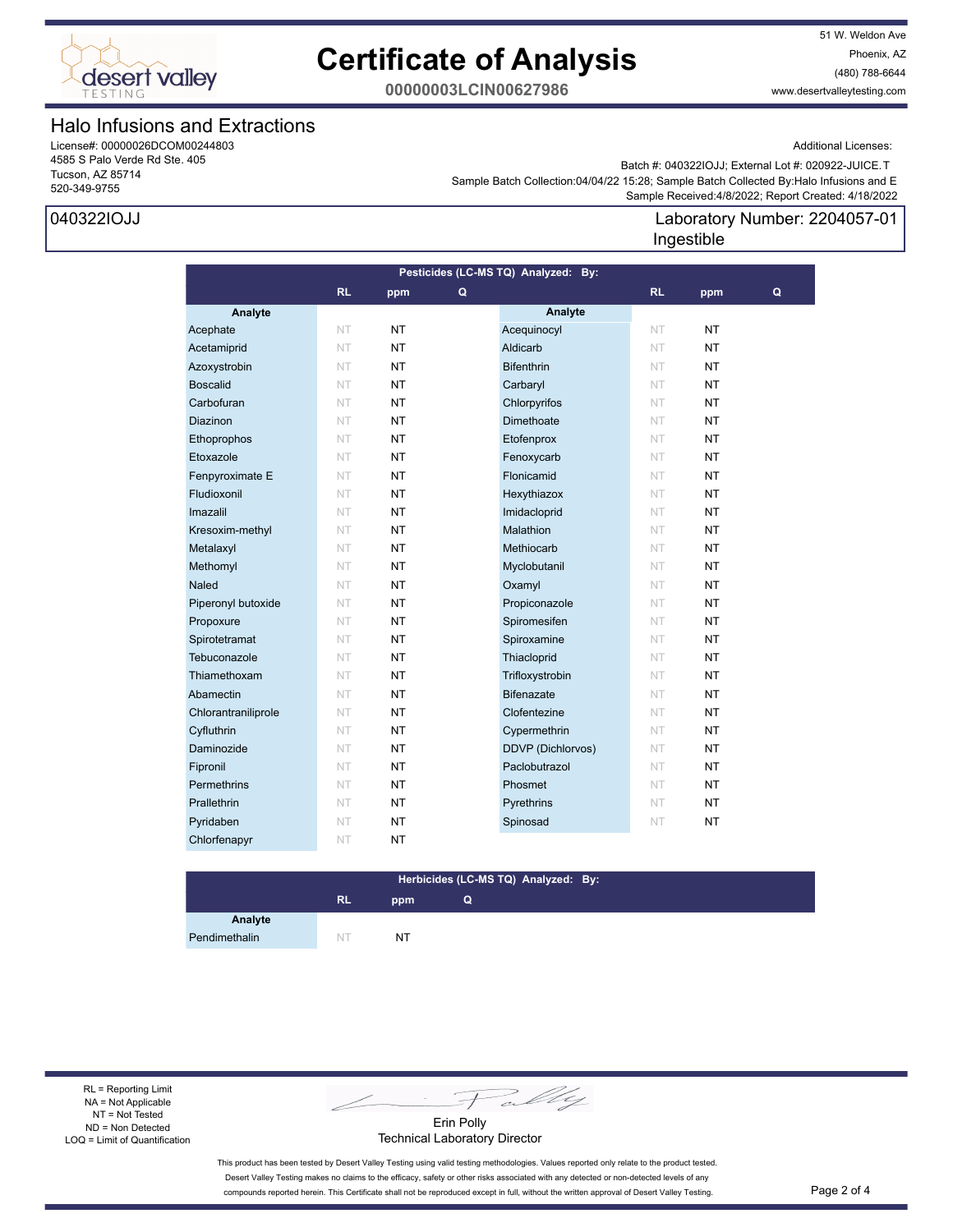

51 W. Weldon Ave Phoenix, AZ (480) 788-6644 www.desertvalleytesting.com

**00000003LCIN00627986**

### Halo Infusions and Extractions

License#: 00000026DCOM00244803 4585 S Palo Verde Rd Ste. 405 Tucson, AZ 85714

### 040322IOJJ

| Non-Regulated Microbials (PetriFilms) Analyzed: By: |           |               |              |   |  |  |
|-----------------------------------------------------|-----------|---------------|--------------|---|--|--|
|                                                     | <b>RL</b> | <b>Result</b> | <b>Units</b> | Q |  |  |
| <b>Pathogens</b>                                    |           |               |              |   |  |  |
| <b>Total Coliform</b>                               | NT        | NT            | cfu/q        |   |  |  |
| Yeast                                               | NT        | NT            | cfu/q        |   |  |  |
| Mold                                                | NT        | NT            | cfu/q        |   |  |  |
| Aerobic Bacteria                                    | NT        | NT            | cfu/q        |   |  |  |
| Enterobacteria                                      | NT        | NT            | ctu/g        |   |  |  |
|                                                     |           |               |              |   |  |  |

| Water Activity (Moisture Reacter) Analyzed: By: |    |           |   |  |  |
|-------------------------------------------------|----|-----------|---|--|--|
|                                                 |    | <b>AW</b> | Q |  |  |
| Compound                                        |    |           |   |  |  |
| <b>Water Activity</b>                           |    | NT        |   |  |  |
| Moisture (Drying Oven) Analyzed: By:            |    |           |   |  |  |
|                                                 |    | $\%$      | Q |  |  |
| <b>Compound</b>                                 |    |           |   |  |  |
| <b>Percent Moisture</b>                         | NT | NΤ        |   |  |  |
| pH Test (Thermo Orion) Analyzed: By:            |    |           |   |  |  |
|                                                 |    | <b>NA</b> | Q |  |  |
| Compound                                        |    |           |   |  |  |
| рH                                              |    | NT        |   |  |  |

Additional Licenses:

Batch #: 040322IOJJ; External Lot #: 020922-JUICE.T

Sample Batch Collection.04/04/22 10.26, Sample Batch Collection Server Batch 2012<br>Sample Received:4/8/2022; Report Created: 4/18/2022 Sample Batch Collection:04/04/22 15:28; Sample Batch Collected By:Halo Infusions and E

### Laboratory Number: 2204057-01 Ingestible

| <b>Terpenes (GCMS-MS)</b>   | Analyzed: | By:       |   |
|-----------------------------|-----------|-----------|---|
|                             | mg/g      | %         | Q |
| Compound                    |           |           |   |
| alpha-Bisabolol             | <b>NT</b> | <b>NT</b> |   |
| (-)-Borneol and (+)-Borneol | <b>NT</b> | <b>NT</b> |   |
| Camphene                    | <b>NT</b> | <b>NT</b> |   |
| Camphor                     | <b>NT</b> | <b>NT</b> |   |
| beta-Caryophyllene          | <b>NT</b> | <b>NT</b> |   |
| trans-Caryophyllene         | <b>NT</b> | <b>NT</b> |   |
| Caryophyllene Oxide         | <b>NT</b> | <b>NT</b> |   |
| alpha-Cedrene               | <b>NT</b> | <b>NT</b> |   |
| Cedrol                      | <b>NT</b> | <b>NT</b> |   |
| Endo-fenchyl Alcohol        | <b>NT</b> | <b>NT</b> |   |
| Eucalyptol                  | <b>NT</b> | NT        |   |
| Fenchone                    | <b>NT</b> | <b>NT</b> |   |
| Geraniol                    | <b>NT</b> | <b>NT</b> |   |
| Geranyl acetate             | <b>NT</b> | <b>NT</b> |   |
| Guaiol                      | <b>NT</b> | NT        |   |
| Hexahydrothymol             | <b>NT</b> | NT        |   |
| alpha-Humulene              | NT        | NT        |   |
| Isoborneol                  | <b>NT</b> | NT        |   |
| Isopulegol                  | ΝT        | NT        |   |
| Limonene                    | <b>NT</b> | NT        |   |
| Linalool                    | NT        | NT        |   |
| p-Mentha-1,5-diene          | <b>NT</b> | <b>NT</b> |   |
| beta-Myrcene                | <b>NT</b> | NT        |   |
| trans-Nerolidol             | NT        | NT        |   |
| Ocimene                     | NT        | NT        |   |
| alpha-Pinene                | <b>NT</b> | NT        |   |
| beta-Pinene                 | NT        | NT        |   |
| Pulegone                    | NT        | NT        |   |
| Sabinene                    | NT        | NT        |   |
| Sabinene Hydrate            | NT        | NT        |   |
| gamma-Terpinene             | ΝT        | NT        |   |
| alpha-Terpinene             | ΝT        | NT        |   |
| 3-Carene                    | ΝT        | NT        |   |
| <b>Terpineol</b>            | ΝT        | NT        |   |
| Terpinolene                 | ΝT        | ΝT        |   |
| Valencene                   | ΝT        | ΝT        |   |
| <b>Nerol</b>                | ΝT        | ΝT        |   |
| cis-Nerolidol               | NT        | NT        |   |
| <b>Total Terpenes</b>       | NΤ        | NΤ        |   |

RL = Reporting Limit NA = Not Applicable NT = Not Tested ND = Non Detected LOQ = Limit of Quantification

Fally

Erin Polly Technical Laboratory Director

This product has been tested by Desert Valley Testing using valid testing methodologies. Values reported only relate to the product tested. Desert Valley Testing makes no claims to the efficacy, safety or other risks associated with any detected or non-detected levels of any compounds reported herein. This Certificate shall not be reproduced except in full, without the written approval of Desert Valley Testing. Page 3 of 4